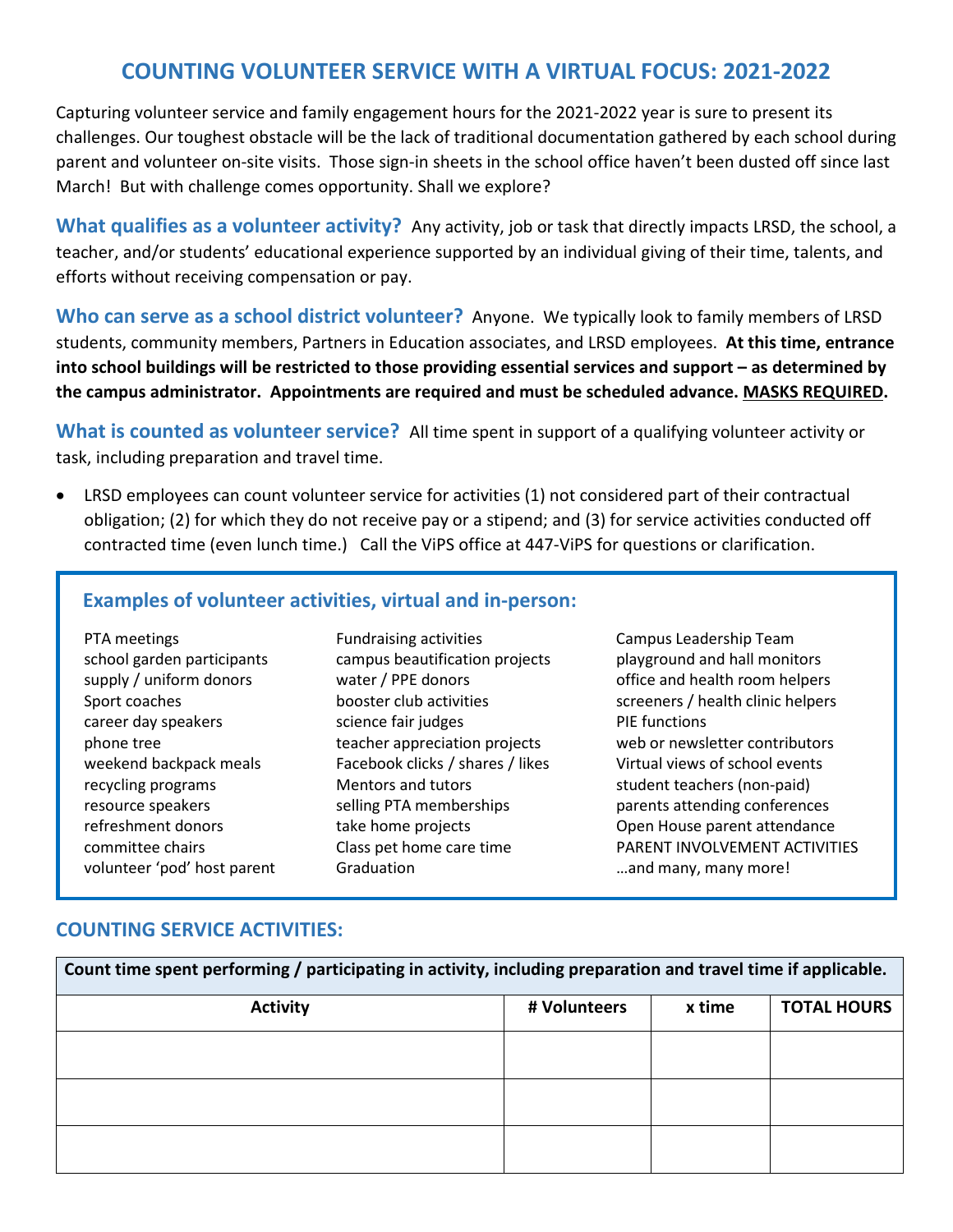## **FUNDRAISING AS VOLUNTEER HOURS**

#### **To report fundraising as volunteer service, start by asking two simple questions:**

Was the activity a one- or two-part process? How many items were sold or collected?

These formulas were developed for schools to use in reporting fundraising efforts as volunteer service. If all schools count such processes the same way, it offers a fair and equitable way to report service time invested.

| Point of sale or one-part<br>transaction:<br>(The 'ask' is made and<br>funds/products are exchanged at<br>the same time.) | Multiply the total number of items sold by 15 minutes (.25).<br>Example: 200 pencils $x .25 = 50$ hours<br>Example: $1,000$ PTA memberships x .25 = 250 hours<br>Remember to count social media engagement too: 4 shares x .25 = 1 hour |        |      |              |
|---------------------------------------------------------------------------------------------------------------------------|-----------------------------------------------------------------------------------------------------------------------------------------------------------------------------------------------------------------------------------------|--------|------|--------------|
| Item / Event                                                                                                              |                                                                                                                                                                                                                                         | # sold | x.25 | <b>HOURS</b> |
|                                                                                                                           |                                                                                                                                                                                                                                         |        | x.25 |              |
|                                                                                                                           |                                                                                                                                                                                                                                         |        | x.25 |              |

| Two-part transaction:                                                                        | Multiply the total number of items sold by 30 minutes (.50)                                                                                               |        |       |              |
|----------------------------------------------------------------------------------------------|-----------------------------------------------------------------------------------------------------------------------------------------------------------|--------|-------|--------------|
| (The 'ask' is made, order is placed<br>and funds/products are exchanged<br>at a later date.) | Example: 500 catalog items $x .50 = 250$ hours<br>Example: 250 Marathon sponsors $x .50 = 125$ hours<br>Example: $100$ t-shirt preorders x .50 = 50 hours |        |       |              |
| Item / Event                                                                                 |                                                                                                                                                           | # sold | x .50 | <b>HOURS</b> |
|                                                                                              |                                                                                                                                                           |        | x.50  |              |
|                                                                                              |                                                                                                                                                           |        | x .50 |              |

## **DONATIONS AS VOLUNTEER HOURS**

| <b>Monetary Donations</b>    | Divide the total donation by 10 then multiply by 15 minutes (.25)    |                 |                 |  |
|------------------------------|----------------------------------------------------------------------|-----------------|-----------------|--|
| and Supply Collections:      | Example: \$250 single monetary donation $\div$ 10 x .25 = 6.25 hours |                 |                 |  |
|                              | Example: 1,000 bottles of water $\div$ 10 x .25 = 25 hours           |                 |                 |  |
|                              | Example: 2,000 school supplies $\div$ 10 x .25 = 50 hours            |                 |                 |  |
| Item collected / contributed | <b>Total</b>                                                         | $\div$ 10 x .25 | <b>HOURS</b>    |  |
|                              |                                                                      |                 |                 |  |
|                              |                                                                      |                 | $\div$ 10 x .25 |  |
|                              |                                                                      |                 |                 |  |
|                              |                                                                      |                 | $\div$ 10 x .25 |  |
|                              |                                                                      |                 |                 |  |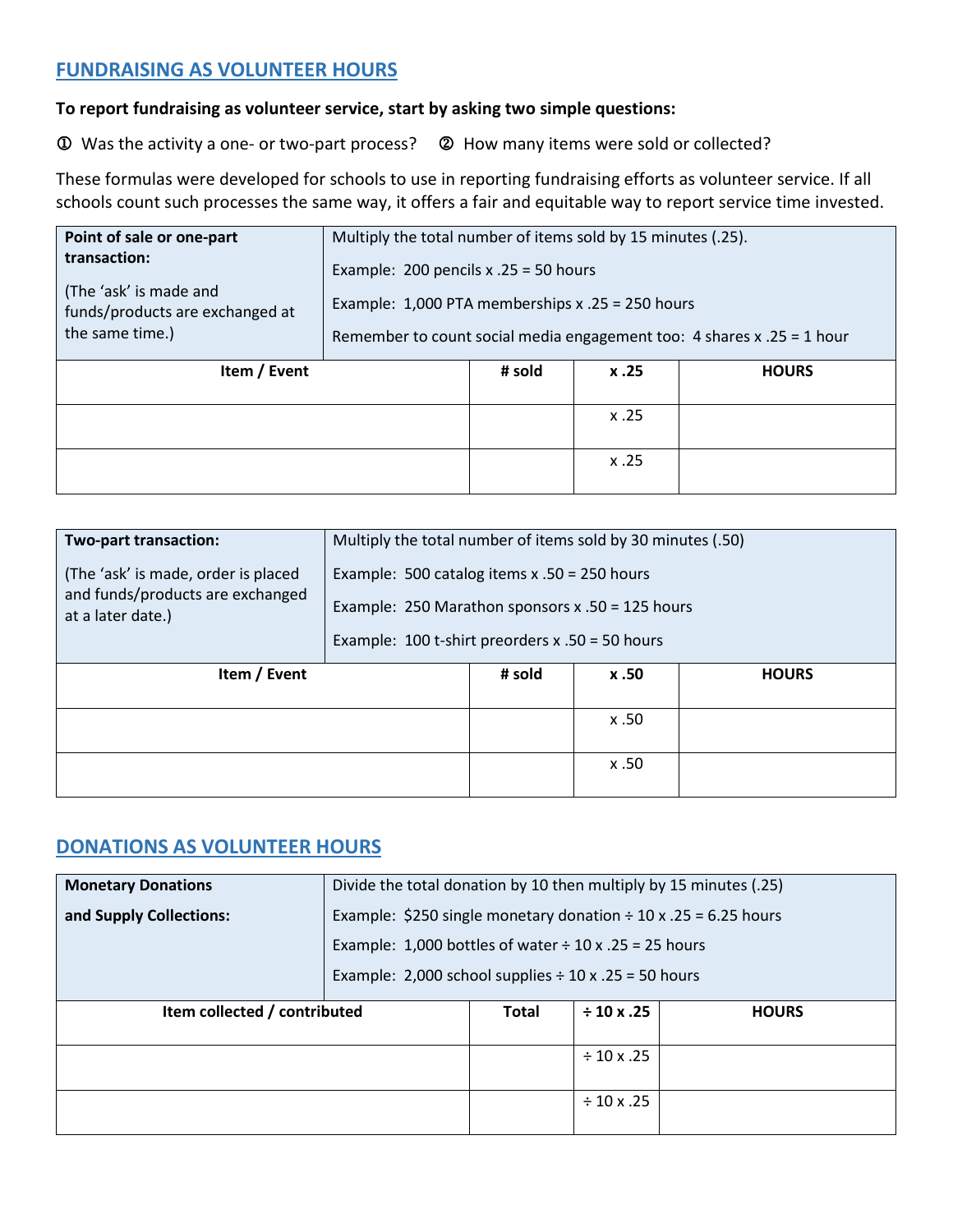# **BEST PRACITICES FOR LRSD VOLUNTEER SUPPORT**

### **LRSD vetting processes for volunteers.**

Volunteers in Public Schools offers a free background check and participant orientation to individuals interested in volunteering. **Background checks are required for individuals who serve as mentors, tutors, assist schools with processes involving sensitive information, or lead / supervise audio visual sessions with Little Rock School District students**.

- 1. Contact the ViPS office at 447-4450 or email: [ViPS@lrsd.org](mailto:ViPS@lrsd.org?subject=I%20am%20interested%20in%20volunteering!) with your interest.
- 2. Complete a [Volunteer Application.](https://www.lrsd.org/cms/lib/AR02203631/Centricity/Domain/130/VolunteerApplication2015_4.pdf) (Notaries available through the ViPS office.)
- 3. You will be issued a screening verification card from the ViPS office, usually within 2 weeks.

## **Expectations for virtual sessions outside LRSD online classrooms:**

- Parental permission should be granted for participating students if an online session is not initiated or hosted by the student's teacher or school; is not a part of the student's traditional, online classroom instruction; and/or if the session is hosted by community volunteers.
- Audio Visual conference sessions outside the online classroom must be scheduled in advance.
- All adult participants should be vetted (ie: district employees and/or vetted volunteers). Sessions led by volunteers should be recorded.
- All participants must abide by appropriate dress and language guidelines.
- Taking screen shots or recording images, information, or contributions during the session is prohibited.
- All participants must have access to appropriate technology and adhere to the policies and procedures as set forth by software, application tools, or third-party online access resources utilized during scheduled sessions.
- Interest does not guarantee placement.

## **So how do you capture and report virtual engagement?**

When participating in an actual ZOOM or TEAMS session, have all attendees register their attendance via the chat session. This will provide a printable list. Though Family Engagement activities require individual names of all attendees to be included in reports, ViPS does not. Simply report the volunteer hour total for the event.

Now think about how much time schools spend posting on social media. They are depending on a variety of platforms to push out information and engage the community in their events. Those virtual connections count and should be reported to ViPS - just as we would any qualifying, in-person event.

- If 100 people viewed the virtual Graduation last May, count it! 100 viewers x 1 hour = 100 hours
- Clicks, likes and shares can be counted much like a donation: 4 shares x .25 = 1 hour (Technically a viewer is donating their time to expand your viewing audience!)

## **This year's ViPS report period began March 1, 2021 and ends February 28, 2022.**

VOLUNTEER SERVICE REPORTS and AWARD NOMINATIONS ARE DUE to the ViPS office by **5:00 pm** on **Tuesday, March 9, 2021** to qualify for recognitions. The district-wide volunteer recognition event will be April 19, 2022. Details will follow! Questions? Call the ViPS staff at **447-ViPS.**